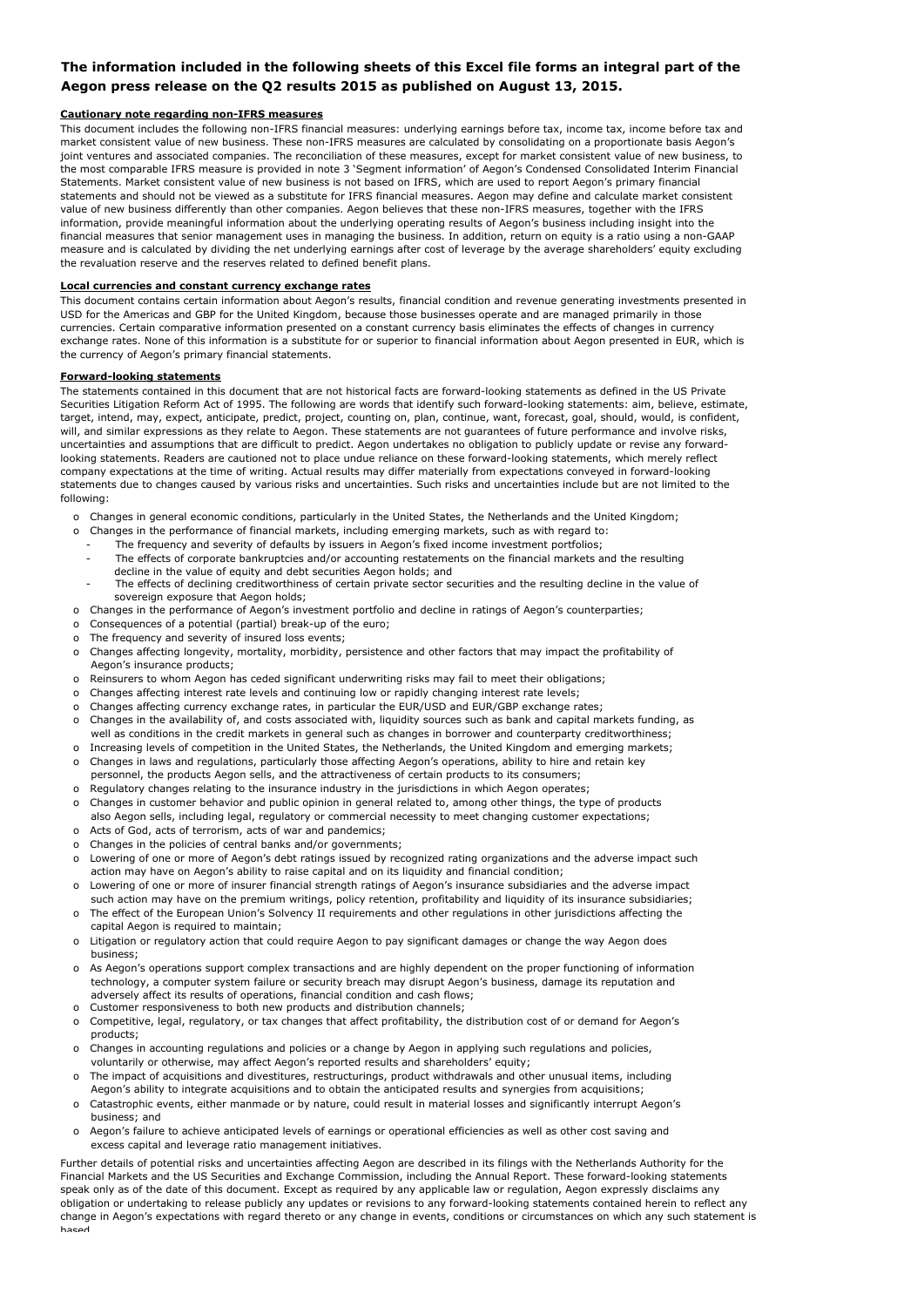| Key performance indicators              |                |         |         |      |         |                |                 |                 |               |
|-----------------------------------------|----------------|---------|---------|------|---------|----------------|-----------------|-----------------|---------------|
| amounts in EUR millions b)              | Notes          | Q2 2015 | Q1 2015 | $\%$ | Q2 2014 | $\frac{0}{0}$  | <b>YTD 2015</b> | <b>YTD 2014</b> | $\frac{0}{0}$ |
| Underlying earnings before tax          |                | 549     | 469     | 17   | 514     | $\overline{z}$ | 1,018           | 1,012           | $\mathbf{1}$  |
| Net income                              |                | 350     | 316     | 11   | 343     | $\overline{2}$ | 666             | 735             | (9)           |
| <b>Sales</b>                            | 2              | 2,442   | 2,750   | (11) | 2,066   | 18             | 5,192           | 4,152           | 25            |
| Market consistent value of new business | 3              | 183     | 140     | 30   | 221     | (17)           | 323             | 444             | (27)          |
| Return on equity                        | $\overline{4}$ | 8.2%    | 6.6%    | 25   | 8.7%    | (5)            | 7.5%            | 8.6%            | (12)          |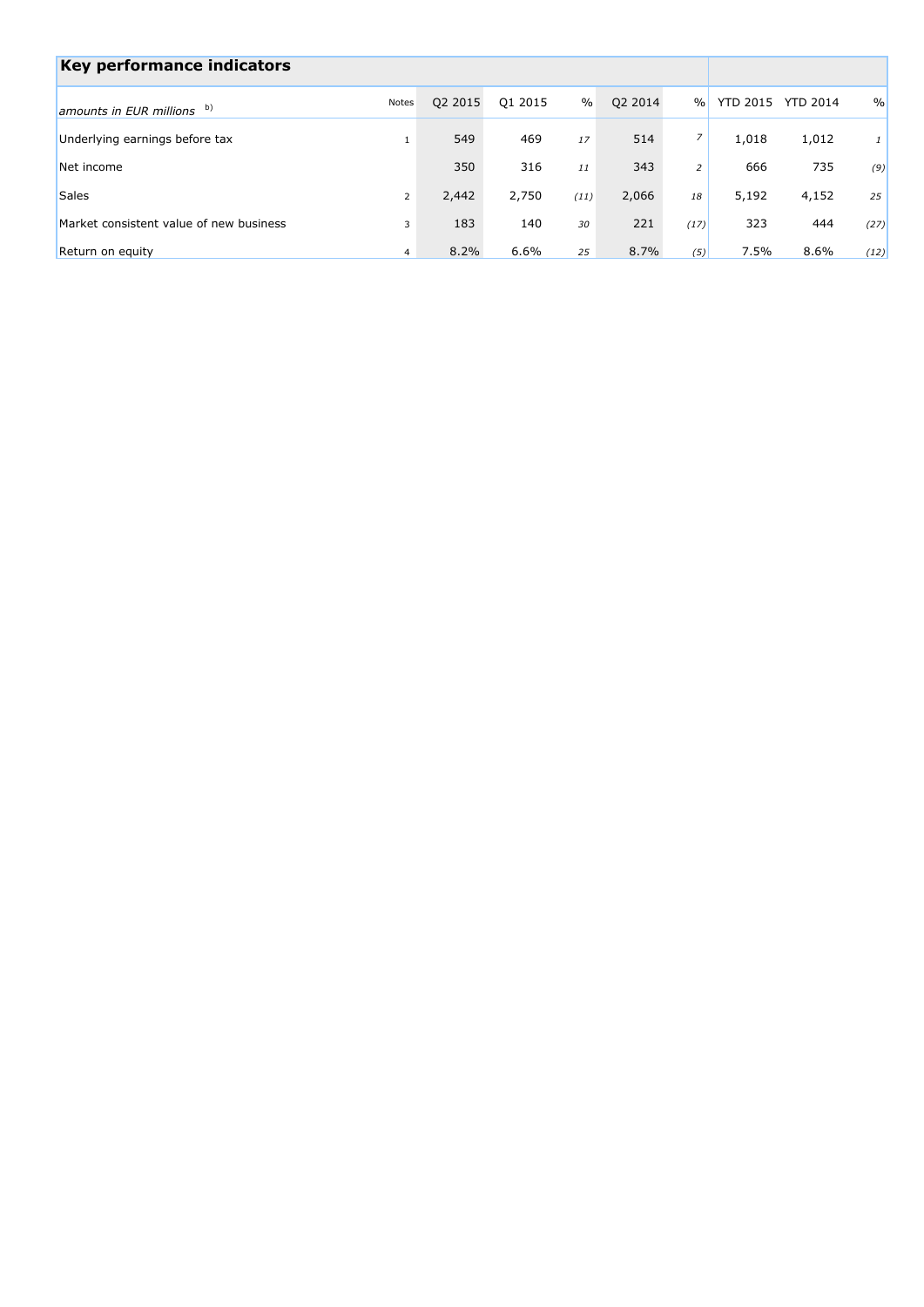| <b>Financial overview</b>                            |       |                 |                 |                          |                 |                          |                  |                 |                |
|------------------------------------------------------|-------|-----------------|-----------------|--------------------------|-----------------|--------------------------|------------------|-----------------|----------------|
| <b>EUR</b> millions                                  | Notes | Q2 2015         | Q1 2015         | $\frac{0}{0}$            | Q2 2014         | $\%$                     | <b>YTD 2015</b>  | <b>YTD 2014</b> | $\%$           |
| Underlying earnings before tax                       |       |                 |                 |                          |                 |                          |                  |                 |                |
| Americas                                             |       | 358             | 290             | 23                       | 331             | 8                        | 648              | 633             | $\overline{2}$ |
| The Netherlands                                      |       | 136             | 131             | $\overline{4}$           | 131             | 4                        | 267              | 259             | 3              |
| United Kingdom                                       |       | 34              | 38              | (10)                     | 32              | 9                        | 72               | 58              | 24             |
| <b>New Markets</b>                                   |       | 62              | 51              | 22                       | 62              | $\overline{\phantom{a}}$ | 113              | 123             | (8)            |
| Holding and other                                    |       | (41)            | (42)            | $\it 1$                  | (41)            |                          | (83)             | (62)            | (34)           |
| Underlying earnings before tax                       |       | 549             | 469             | 17                       | 514             | $\overline{z}$           | 1,018            | 1,012           | $\mathbf{1}$   |
| Fair value items                                     |       | (293)           | (159)           | (84)                     | (263)           | (11)                     | (451)            | (379)           | (19)           |
| Realized gains / (losses) on investments             |       | 134             | 119             | 13                       | 198             | (32)                     | 252              | 308             | (18)           |
| Net impairments                                      |       | 7               | (11)            | $\overline{\phantom{a}}$ | (3)             |                          | (4)              | (11)            | 65             |
| Other income / (charges)                             |       | (11)            | (1)             | $\overline{\phantom{a}}$ | (14)            | 24                       | (11)             | (20)            | 43             |
| Run-off businesses                                   |       | 3               | 8               | (65)                     | (1)             |                          | 11               | 13              | (20)           |
| Income before tax                                    |       | 389             | 425             | (9)                      | 432             | (10)                     | 814              | 924             | (12)           |
| Income tax                                           |       | (39)            | (109)           | 64                       | (88)            | 56                       | (148)            | (189)           | 22             |
| <b>Net income</b>                                    |       | 350             | 316             | 11                       | 343             | $\overline{\mathbf{z}}$  | 666              | 735             | (9)            |
| Net income / (loss) attributable to:                 |       |                 |                 |                          |                 |                          |                  |                 |                |
| Equity holders of Aegon N.V.                         |       | 350             | 316             | 11                       | 343             | 2                        | 666              | 735             | (9)            |
| Net underlying earnings                              |       | 433             | 344             | 26                       | 382             | 13                       | 777              | 752             | 3              |
| Commissions and expenses                             |       | 1,761           | 1,713           | 3                        | 1,471           | 20                       | 3,474            | 2,898           |                |
| of which operating expenses                          |       | 923             | 902             |                          | 810             |                          |                  |                 | 20             |
|                                                      | 9     |                 |                 | $\overline{2}$           |                 | 14                       | 1,825            | 1,589           | 15             |
| <b>New life sales</b>                                |       |                 |                 |                          |                 |                          |                  |                 |                |
| Life single premiums                                 |       | 1,062           | 1,421           | (25)                     | 1,247           | (15)                     | 2,483            | 2,309           | 8              |
| Life recurring premiums annualized                   |       | 411             | 409             | $\it 1$                  | 386             | 7                        | 820              | 739             | 11             |
| Total recurring plus 1/10 single                     |       | 518             | 551             | (6)                      | 511             | 1                        | 1,068            | 970             | 10             |
| <b>New life sales</b>                                |       |                 |                 |                          |                 |                          |                  |                 |                |
| Americas                                             | 10    | 158             | 141             | 12                       | 125             | 26                       | 298              | 241             | 24             |
| The Netherlands                                      |       | 25              | 38              | (34)                     | 37              | (34)                     | 62               | 69              | (10)           |
| United Kingdom                                       |       | 263             | 268             | (2)                      | 278             | (5)                      | 531              | 527             | $\mathbf{1}$   |
| <b>New Markets</b>                                   | 10    | 72              | 105             | (31)                     | 71              | $\overline{c}$           | 177              | 133             | 33             |
| Total recurring plus 1/10 single                     |       | 518             | 551             | (6)                      | 511             | $\mathbf{1}$             | 1,068            | 970             | 10             |
| New premium production accident and health insurance |       | 228             | 307             | (26)                     | 235             | (3)                      | 535              | 497             | 8              |
| New premium production general insurance             |       | 20              | 22              | (11)                     | 17              | 15                       | 42               | 35              | 21             |
|                                                      |       |                 |                 |                          |                 |                          |                  |                 |                |
| Gross deposits (on and off balance)<br>Americas      |       | 9,069           |                 |                          | 8,524           |                          | 20,619           |                 |                |
|                                                      | 10    |                 | 11,550          | (21)                     | 591             | 6                        |                  | 17,032          | 21             |
| The Netherlands                                      |       | 1,116           | 1,563           | (29)                     |                 | 89                       | 2,678            | 1,077           | 149            |
| United Kingdom                                       |       | 88              | 80              | 11                       | 70              | 25                       | 168              | 124             | 36             |
| New Markets<br><b>Total gross deposits</b>           | 10    | 6,496<br>16,769 | 5,499<br>18,692 | 18<br>(10)               | 3,844<br>13,029 | 69<br>29                 | 11,994<br>35,460 | 8,272<br>26,504 | 45<br>34       |
|                                                      |       |                 |                 |                          |                 |                          |                  |                 |                |
| Net deposits (on and off balance)                    |       |                 |                 |                          |                 |                          |                  |                 |                |
| Americas                                             | 10    | 1,913           | 4,404           | (57)                     | 3,237           | (41)                     | 6,317            | 5,215           | 21             |
| The Netherlands                                      |       | 355             | 796             | (55)                     | 271             | 31                       | 1,150            | 309             |                |
| United Kingdom                                       |       | 54              | 42              | 27                       | 38              | 42                       | 96               | 66              | 47             |
| <b>New Markets</b>                                   | 10    | 975             | 2,276           | (57)                     | 2,687           | (64)                     | 3,250            | (240)           |                |
| Total net deposits excluding run-off businesses      |       | 3,296           | 7,518           | (56)                     | 6,233           | (47)                     | 10,814           | 5,350           | 102            |
| Run-off businesses                                   |       | (111)           | (213)           | 48                       | (163)           | 32                       | (324)            | (782)           | 59             |
| Total net deposits / (outflows)                      |       | 3,185           | 7,305           | (56)                     | 6,070           | (48)                     | 10,490           | 4,568           | 130            |

|                                             | Jun. 30, | Mar. 31. |               | Dec. 31, |                |
|---------------------------------------------|----------|----------|---------------|----------|----------------|
|                                             | 2015     | 2015     | $\frac{0}{0}$ | 2014     | $\%$           |
| Revenue-generating investments (total)      | 645,017  | 637,599  |               | 558,328  | 16             |
| Investments general account                 | 158,956  | 172,504  | (8)           | 153,653  | $\overline{3}$ |
| Investments for account of policyholders    | 205,903  | 215,291  | (4)           | 191,467  | 8              |
| Off balance sheet investments third parties | 280,158  | 249,804  | 12            | 213,208  | 31             |
|                                             |          |          |               |          |                |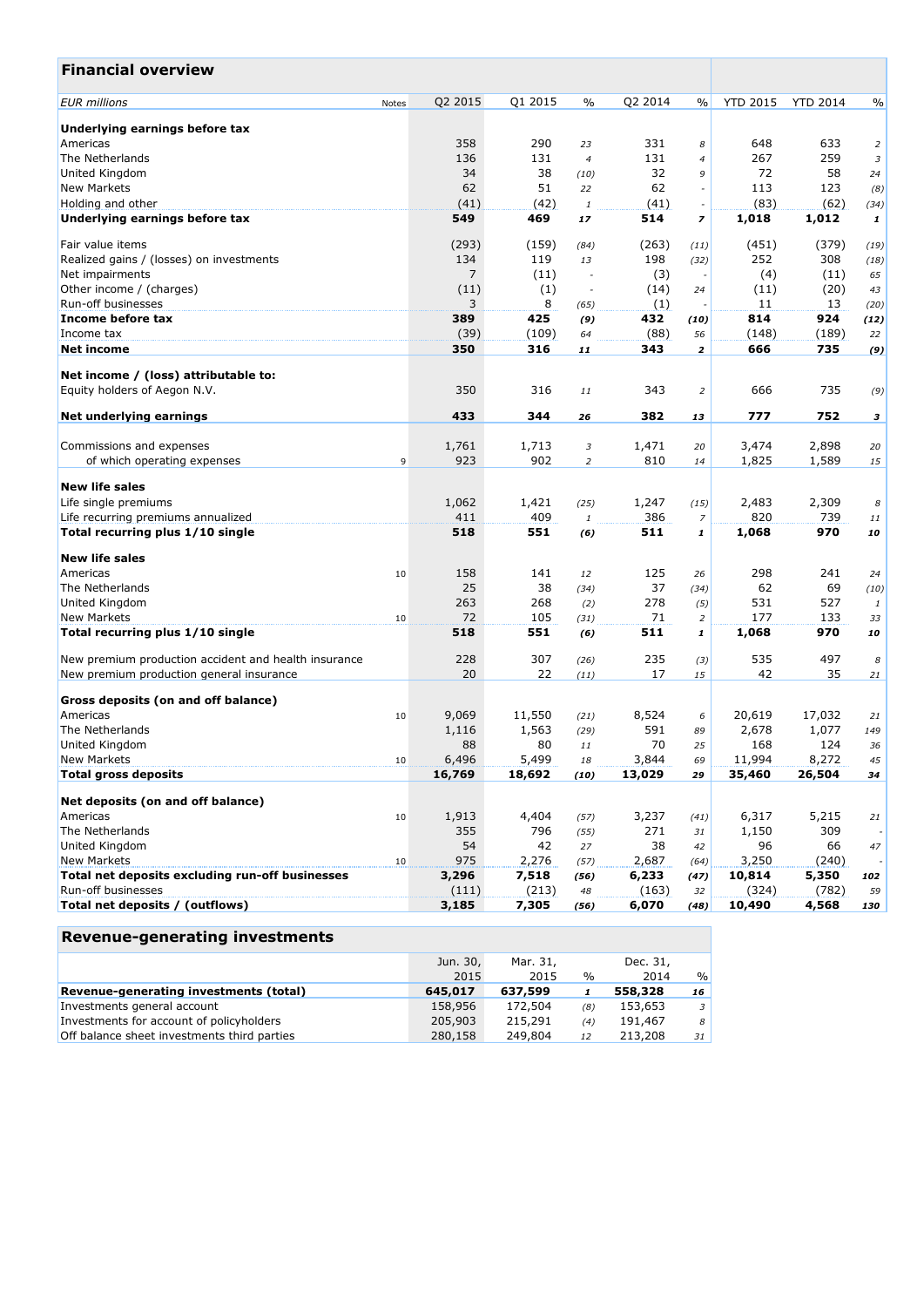| Financial overview, Q2 2015 geographically            |          |             |         |            |                   |       |
|-------------------------------------------------------|----------|-------------|---------|------------|-------------------|-------|
|                                                       |          |             |         |            | Holding,<br>other |       |
|                                                       |          | The         | United  | <b>New</b> | activities &      |       |
| <b>EUR</b> millions                                   | Americas | Netherlands | Kingdom | Markets    | eliminations      | Total |
|                                                       |          |             |         |            |                   |       |
| Underlying earnings before tax by line of business    |          |             |         |            |                   |       |
| Life                                                  | 110      | 80          | 28      | 9          |                   | 227   |
| Individual savings and retirement products            | 157      |             |         | (3)        |                   | 154   |
| Pensions                                              | 88       | 51          | 6       | 3          |                   | 148   |
| Non-life                                              |          | (1)         |         | 8          |                   | 8     |
| <b>Asset Management</b>                               |          |             |         | 46         |                   | 47    |
| Other                                                 |          | 3           |         |            | (41)              | (38)  |
| Share in underlying earnings before tax of associates |          |             |         | (1)        |                   |       |
| Underlying earnings before tax                        | 358      | 136         | 34      | 62         | (41)              | 549   |
| Fair value items                                      | (288)    | (117)       | (7)     | (3)        | 123               | (293) |
| Realized gains / (losses) on investments              | (25)     | 101         | 54      | 4          |                   | 134   |
| Net impairments                                       | 9        | (3)         |         |            |                   | 7     |
| Other income / (charges)                              |          |             | (11)    |            |                   | (11)  |
| Run-off businesses                                    |          |             |         |            |                   | 3     |
| Income before tax                                     | 55       | 117         | 70      | 63         | 82                | 389   |
| Income tax                                            | 26       | (26)        |         | (24)       | (20)              | (39)  |
| Net income                                            | 82       | 91          | 75      | 39         | 63                | 350   |
| Net underlying earnings                               | 278      | 106         | 38      | 38         | (28)              | 433   |

 $\mathcal{L}(\mathcal{A})$ 

# **Employee numbers**

|                                                                      | Jun. 30, | Mar. 31, | Dec. $31.$ |
|----------------------------------------------------------------------|----------|----------|------------|
|                                                                      | 2015     | 2015     | 2014       |
| <b>Employees</b>                                                     | 28,241   | 27,824   | 28,602     |
| of which agents                                                      | 5,207    | 5,020    | 5,713      |
| of which Aegon's share of employees in joint ventures and associates | 1,694    | 1,628    | 1,614      |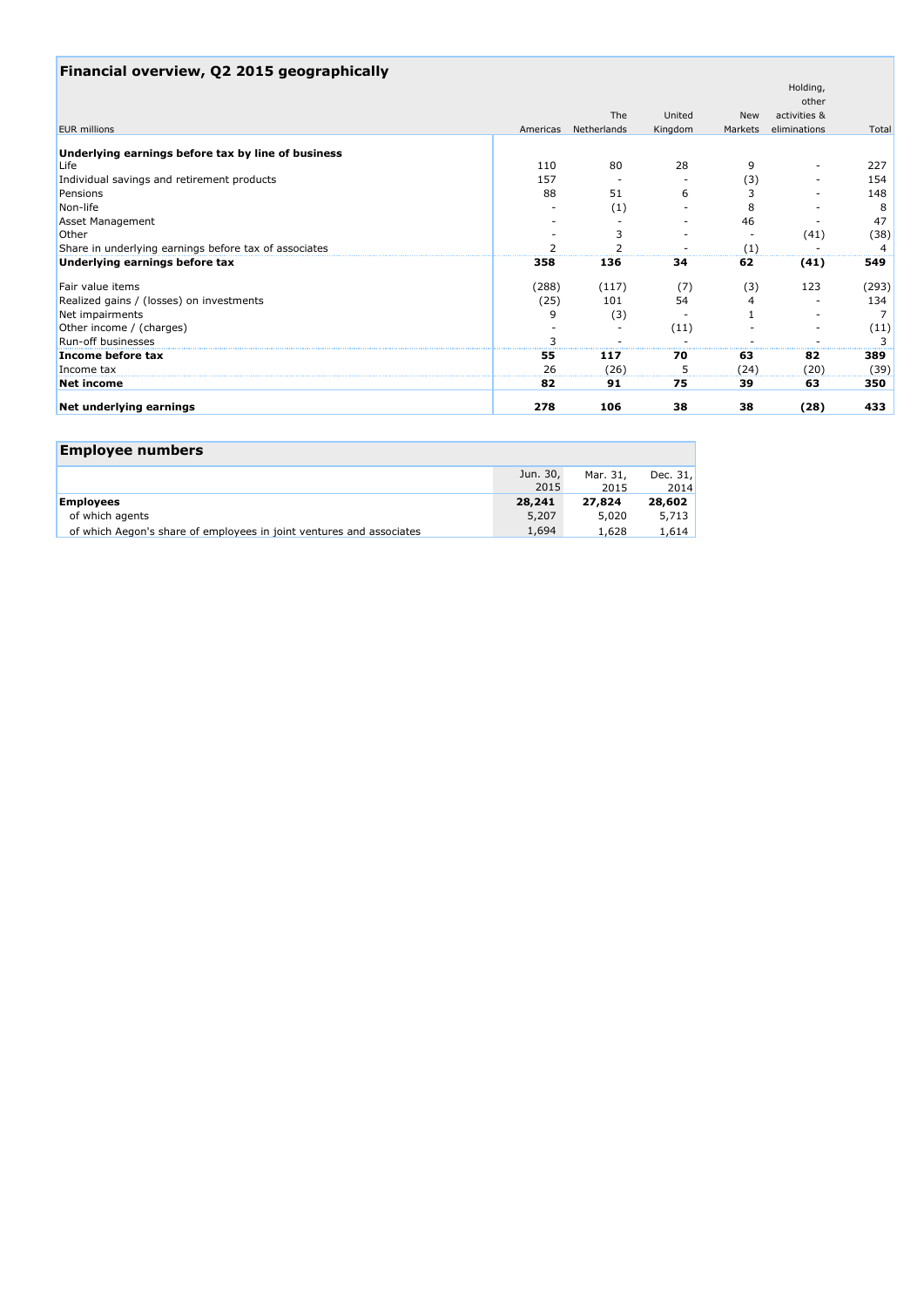| Americas                                                      |                          |                          |               |         |                         |                 |                 |                          |
|---------------------------------------------------------------|--------------------------|--------------------------|---------------|---------|-------------------------|-----------------|-----------------|--------------------------|
| <b>USD millions</b><br>Notes                                  | Q2 2015                  | Q1 2015                  | $\%$          | Q2 2014 | $\frac{0}{0}$           | <b>YTD 2015</b> | <b>YTD 2014</b> | $\frac{0}{0}$            |
| Underlying earnings before tax by line of business            |                          |                          |               |         |                         |                 |                 |                          |
| Life insurance                                                | 68                       | 1                        | $\frac{1}{2}$ | 103     | (34)                    | 69              | 178             | (61)                     |
| Accident & health insurance                                   | 58                       | 37                       | 56            | 65      | (11)                    | 95              | 131             | (28)                     |
| Life & protection                                             | 126                      | 38                       |               | 167     | (25)                    | 164             | 309             | (47)                     |
| Retirement plans                                              | 72                       | 68                       | 5             | 65      | 10                      | 140             | 126             | 11                       |
| Mutual funds                                                  | 11                       | 10                       | 12            | 11      |                         | 21              | 23              | (6)                      |
| Variable annuities                                            | 127                      | 157                      | (19)          | 120     | 5                       | 284             | 229             | 24                       |
| <b>Fixed annuities</b>                                        | 37                       | 28                       | 33            | 52      | (29)                    | 65              | <i>110</i>      | (41)                     |
| Stable value solutions                                        | 25                       | 25                       | 1             | 27      | (7)                     | 51              | 55              | (8)                      |
| Investments & retirement                                      | 272                      | 288                      | (6)           | 276     | (1)                     | 561             | 543             | 3                        |
| Canada                                                        | $\overline{a}$           |                          |               | 10      |                         |                 | 14              | $\overline{\phantom{a}}$ |
| Latin America                                                 | (2)                      | 1                        |               |         |                         | (1)             | 2               |                          |
| Underlying earnings before tax                                | 396                      | 327                      | 21            | 454     | (13)                    | 723             | 868             | (17)                     |
| Fair value items                                              | (321)                    | (102)                    | ÷,            | (162)   | (98)                    | (423)           | (229)           | (85)                     |
| Realized gains / (losses) on investments                      | (28)                     | (33)                     | 16            | 70      |                         | (60)            | 82              |                          |
| Net impairments                                               | 10                       | (4)                      |               | 21      | (53)                    | 5               | 25              | (79)                     |
| Other income / (charges)                                      | $\overline{\phantom{a}}$ | $\overline{\phantom{a}}$ |               | (15)    |                         | $\sim$          | (11)            |                          |
| Run- off businesses                                           | 3                        | 9                        | (67)          | (1)     |                         | 12              | 18              | (35)                     |
| Income before tax                                             | 60                       | 197                      | (70)          | 367     | (84)                    | 257             | 754             | (66)                     |
| Income tax                                                    | 29                       | (34)                     |               | (71)    |                         | (5)             | (157)           | 97                       |
| <b>Net income</b>                                             | 89                       | 163                      | (45)          | 296     | (70)                    | 252             | 597             | (58)                     |
| Net underlying earnings                                       | 308                      | 235                      | 31            | 318     | (3)                     | 543             | 608             | (11)                     |
|                                                               |                          |                          |               |         |                         |                 |                 |                          |
| Commissions and expenses                                      | 1,197                    | 1,148                    | 4             | 1,145   | 4                       | 2,345           | 2,255           | $\overline{4}$           |
| of which operating expenses                                   | 453                      | 450                      | $\it 1$       | 471     | (4)                     | 903             | 925             | (2)                      |
| <b>New life sales</b><br>10                                   |                          |                          |               |         |                         |                 |                 |                          |
| Life single premiums                                          | 34                       | 44                       | (24)          | 80      | (58)                    | 78              | 146             | (47)                     |
| Life recurring premiums annualized                            | 171                      | 154                      | 11            | 164     | 4                       | 325             | 316             | 3                        |
| Total recurring plus 1/10 single                              | 175                      | 158                      | 10            | 172     | $\overline{\mathbf{z}}$ | 333             | 330             | 1                        |
|                                                               |                          |                          |               |         |                         |                 |                 |                          |
| Life & protection                                             | 161                      | 149                      | 8             | 144     | 12                      | 311             | 277             | 12                       |
| Canada                                                        | ٠                        |                          |               | 18      |                         | ٠               | 34              |                          |
| Latin America                                                 | 13                       | 9                        | 46            | 10      | 28                      | 22              | 18              | 20                       |
| Total recurring plus 1/10 single                              | 175                      | 158                      | 10            | 172     | $\mathbf{z}$            | 333             | 330             | 1                        |
| New premium production accident and health insurance          | 237                      | 328                      | (28)          | 309     | (23)                    | 566             | 647             | (13)                     |
| Gross deposits (on and off balance) by line of business<br>10 |                          |                          |               |         |                         |                 |                 |                          |
| Life & protection                                             | 2                        | 2                        | (19)          | 2       | (14)                    | 4               | 4               | (14)                     |
| Retirement plans                                              | 6,574                    | 9,284                    | (29)          | 8,141   | (19)                    | 15,858          | 16,429          | (3)                      |
| Mutual funds                                                  | 1,222                    | 1,310                    | (7)           | 953     | 28                      | 2,531           | 2,163           | 17                       |
| Variable annuities                                            | 2,126                    | 2,340                    | (9)           | 2,475   | (14)                    | 4,466           | 4,513           | (1)                      |
| <b>Fixed annuities</b>                                        | 70                       | 80                       | (13)          | 87      | (20)                    | 151             | 159             | (5)                      |
| Investments & retirement                                      | 9,992                    | 13,014                   | (23)          | 11,656  | (14)                    | 23,006          | 23,263          | (1)                      |
| Canada                                                        |                          |                          |               | 27      |                         |                 | 63              |                          |
| Latin America                                                 | 3                        | 3                        | (20)          | 4       | (39)                    | 6               | 9               | (34)                     |
| <b>Total gross deposits</b>                                   | 9,996                    | 13,019                   | (23)          | 11,689  | (14)                    | 23,015          | 23,340          | (1)                      |
| Net deposits (on and off balance) by line of business<br>10   |                          |                          |               |         |                         |                 |                 |                          |
| Life & protection                                             | (9)                      | (12)                     | 26            | (9)     | 2                       | (22)            | (19)            | (13)                     |
| Retirement plans                                              | 2,053                    | 4,598                    | (55)          | 4,383   | (53)                    | 6,651           | 7,270           | (9)                      |
| Mutual funds                                                  | 117                      | (166)                    |               | 131     | (11)                    | (49)            | 357             |                          |
| Variable annuities                                            | 378                      | 1,011                    | (63)          | 1,349   | (72)                    | 1,388           | 2,331           | (40)                     |
| <b>Fixed annuities</b>                                        | (452)                    | (466)                    | 3             | (753)   | 40                      | (918)           | (1, 439)        | 36                       |
| Stable value solutions                                        |                          |                          |               | (591)   |                         |                 | (1, 193)        |                          |
| Investments & retirement                                      | 2,096                    | 4,977                    | (58)          | 4,519   | (54)                    | 7,073           | 7,325           | (3)                      |
| Canada                                                        |                          |                          |               | (75)    |                         |                 | (165)           | $\overline{\phantom{a}}$ |
| Latin America                                                 |                          |                          |               | 3       |                         |                 | 6               | $\overline{\phantom{a}}$ |
| Total net deposits excluding run-off businesses               | 2,086                    | 4,965                    | (58)          | 4,437   | (53)                    | 7,051           | 7,147           | $\left(1\right)$         |
| Run-off businesses                                            | (121)                    | (240)                    | 50            | (224)   | 46                      | (361)           | (1,072)         | 66                       |
| Total net deposits / (outflows)                               | 1,965                    | 4,725                    | (58)          | 4,213   | (53)                    | 6,690           | 6,075           | 10                       |
|                                                               |                          |                          |               |         |                         |                 |                 |                          |

|                                             | Jun. 30, | Mar. 31, |      | Dec. 31. |                |
|---------------------------------------------|----------|----------|------|----------|----------------|
|                                             | 2015     | 2015     | $\%$ | 2014     | $\frac{0}{0}$  |
| Revenue-generating investments (total)      | 384,480  | 391,892  | (2)  | 379,914  | 1 <sup>1</sup> |
| Investments general account                 | 95,774   | 103,381  | (7)  | 101.067  | (5)            |
| Investments for account of policyholders    | 113,015  | 113,699  | (1)  | 110,287  | 2 <sup>1</sup> |
| Off balance sheet investments third parties | 175,691  | 174,811  |      | 168.561  | 4 <sup>1</sup> |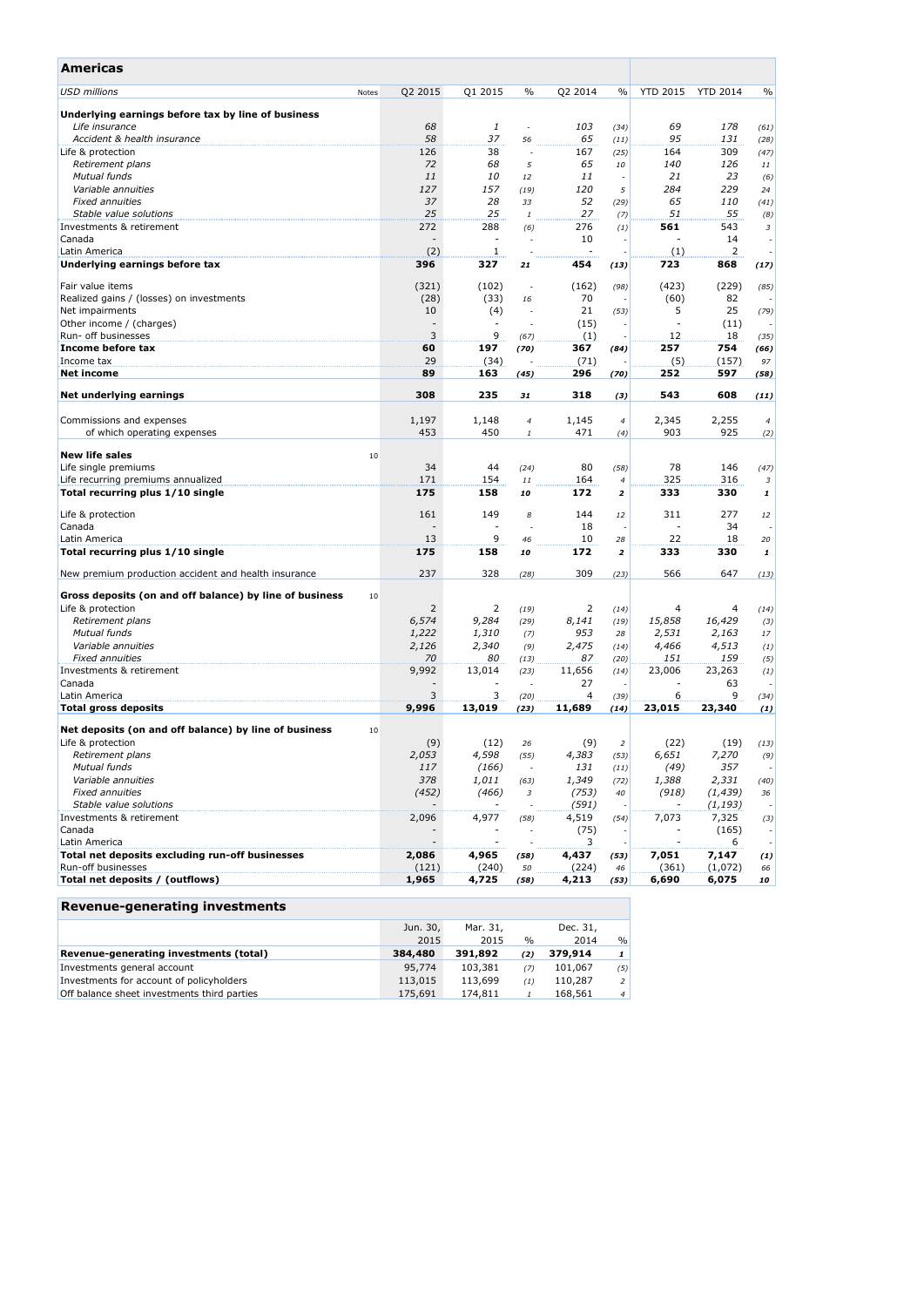| <b>The Netherlands</b>                                  |       |                |                          |                |         |                    |                 |                 |                          |
|---------------------------------------------------------|-------|----------------|--------------------------|----------------|---------|--------------------|-----------------|-----------------|--------------------------|
| <b>EUR</b> millions                                     | Notes | Q2 2015        | Q1 2015                  | $\frac{0}{0}$  | Q2 2014 | $\frac{0}{0}$      | <b>YTD 2015</b> | <b>YTD 2014</b> | $\frac{0}{0}$            |
| Underlying earnings before tax by line of business      |       |                |                          |                |         |                    |                 |                 |                          |
| Life and Savings                                        |       | 80             | 81                       | (1)            | 78      | $\overline{2}$     | 162             | 152             | $\overline{7}$           |
| Pensions                                                |       | 51             | 55                       | (8)            | 45      | 12                 | 106             | 96              | 11                       |
| Non-life                                                |       | (1)            | (9)                      | 93             | 3       | ÷,                 | (10)            | $\overline{4}$  |                          |
| Distribution                                            |       | 3              | 4                        | (13)           | 3       | (2)                | 7               | 7               | (4)                      |
| Share in underlying earnings before tax of associates   |       | $\overline{2}$ | $\overline{\phantom{a}}$ |                | 1       | 135                | 2               | $\mathbf{1}$    | 135                      |
| Underlying earnings before tax                          |       | 136            | 131                      | 4              | 131     | $\overline{\bf 4}$ | 267             | 259             | 3                        |
| Fair value items                                        |       | (117)          | 151                      | $\sim$         | (132)   | 11                 | 34              | (167)           |                          |
| Realized gains / (losses) on investments                |       | 101            | 140                      | (28)           | 47      | 113                | 241             | 131             | 84                       |
| Net impairments                                         |       | (3)            | (5)                      | 43             | (3)     | (4)                | (8)             | (4)             | (79)                     |
| Other income / (charges)                                |       |                | (22)                     |                | (5)     | ÷,                 | (22)            | (8)             | (171)                    |
| Income before tax                                       |       | 117            | 396                      | (70)           | 39      | Ĭ.                 | 513             | 211             | 144                      |
| Income tax                                              |       | (26)           | (92)                     | 72             | (7)     |                    | (118)           | (35)            |                          |
| Net income                                              |       | 91             | 304                      | (70)           | 32      | 184                | 395             | 175             | 125                      |
|                                                         |       | 106            | 101                      |                | 101     |                    | 207             | 202             |                          |
| Net underlying earnings                                 |       |                |                          | 5              |         | 5                  |                 |                 | 3                        |
| Commissions and expenses                                |       | 263            | 275                      | (4)            | 264     | $\sim$             | 539             | 518             | $\overline{4}$           |
| of which operating expenses                             |       | 200            | 210                      | (5)            | 194     | 3                  | 410             | 380             | 8                        |
| <b>New life sales</b>                                   |       |                |                          |                |         |                    |                 |                 |                          |
| Life single premiums                                    |       | 144            | 257                      | (44)           | 316     | (54)               | 401             | 576             | (30)                     |
| Life recurring premiums annualized                      |       | 10             | 12                       | (13)           | 6       | 79                 | 22              | 12              | 86                       |
| Total recurring plus 1/10 single                        |       | 25             | 38                       | (34)           | 37      | (34)               | 62              | 69              | (10)                     |
|                                                         |       |                |                          |                |         |                    |                 |                 |                          |
| Life and Savings                                        |       | 7              | 12                       | (46)           | 10      | (32)               | 19              | 21              | (13)                     |
| Pensions                                                |       | 18             | 25                       | (29)           | 28      | (35)               | 44              | 48              | (9)                      |
| Total recurring plus 1/10 single                        |       | 25             | 38                       | (34)           | 37      | (34)               | 62              | 69              | (10)                     |
| New premium production accident and health insurance    |       | 2              | $\overline{4}$           | (50)           | 2       | (5)                | 7               | $\overline{7}$  | $\mathbf{1}$             |
| New premium production general insurance                |       | $\overline{7}$ | $\overline{7}$           | $\mathbf{1}$   | 6       | 14                 | 15              | 14              | $\overline{2}$           |
| <b>Mortgages production</b>                             |       | 1,200          | 1,179                    | $\overline{2}$ | 1,381   | (13)               | 2,378           | 2,468           | (4)                      |
|                                                         |       |                |                          |                |         |                    |                 |                 |                          |
| Gross deposits (on and off balance) by line of business |       |                |                          |                |         |                    |                 |                 |                          |
| Life and Savings                                        |       | 1,073          | 1,537                    | (30)           | 556     | 93                 | 2,610           | 1,042           | 150                      |
| Pensions                                                |       | 43             | 26                       | 64             | 35      | 23                 | 68              | 35              | 98                       |
| <b>Total gross deposits</b>                             |       | 1,116          | 1,563                    | (29)           | 591     | 89                 | 2,678           | 1,077           | 149                      |
| Net deposits (on and off balance) by line of business   |       |                |                          |                |         |                    |                 |                 |                          |
| Life and Savings                                        |       | 312            | 770                      | (59)           | 237     | 32                 | 1,082           | 275             |                          |
| Pensions                                                |       | 43             | 26                       | 64             | 35      | 23                 | 68              | 35              | 98                       |
| Total net deposits / (outflows)                         |       | 355            | 796                      | (55)           | 271     | 31                 | 1,150           | 309             | $\overline{\phantom{a}}$ |

|                                             | Jun. 30, | Mar. 31. |               | Dec. 31, |                |
|---------------------------------------------|----------|----------|---------------|----------|----------------|
|                                             | 2015     | 2015     | $\frac{0}{0}$ | 2014     | $\%$           |
| Revenue-generating investments (total)      | 81,547   | 86,969   | (6)           | 81,974   | (1)            |
| Investments general account                 | 53,016   | 55,747   | (5)           | 51,898   | 2 <sup>1</sup> |
| Investments for account of policyholders    | 27,700   | 30,380   | (9)           | 29,209   | (5)            |
| Off balance sheet investments third parties | 831      | 843      | (1)           | 868      | (4)            |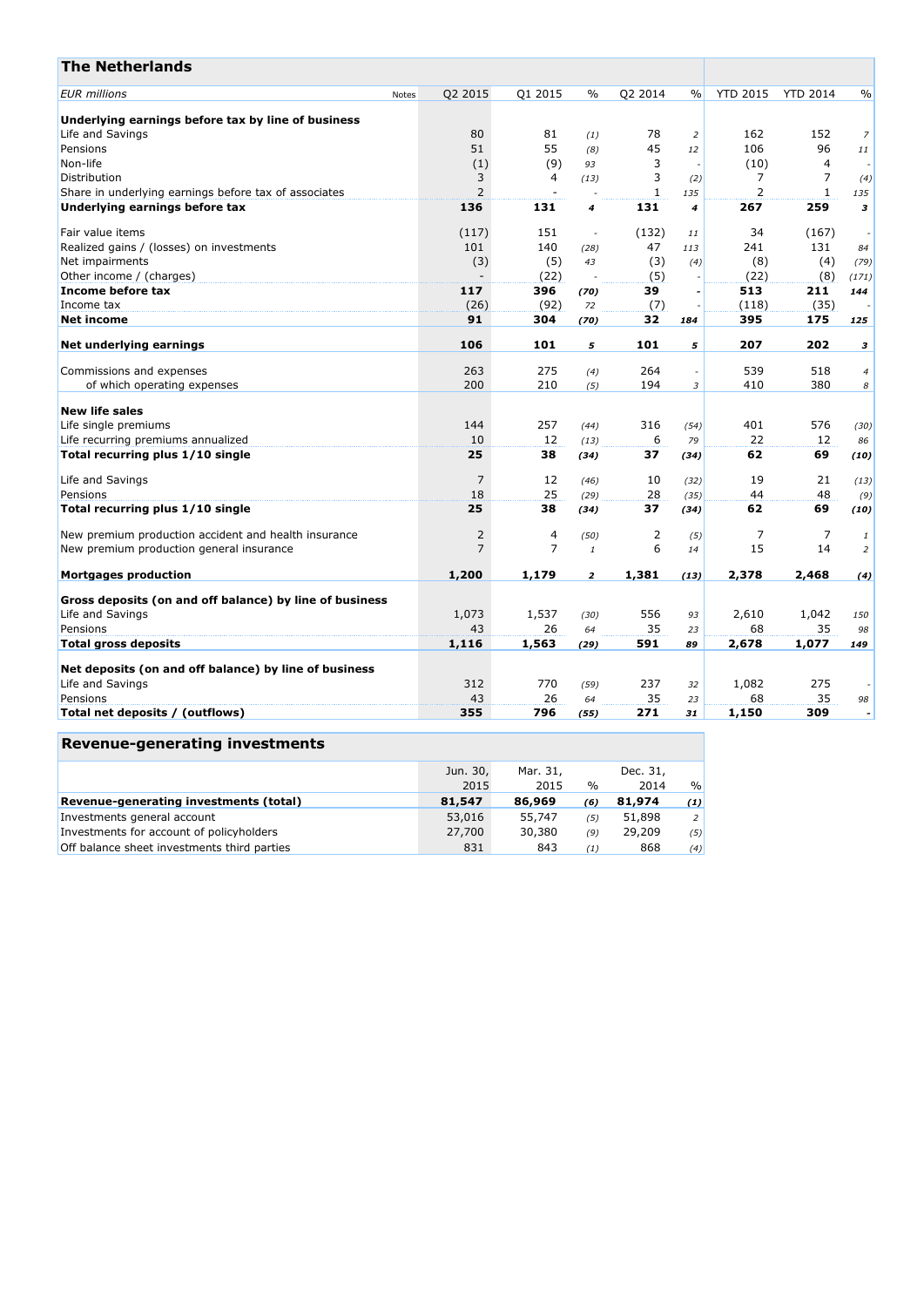| <b>United Kingdom</b>                                        |       |                |              |                |                          |                |                          |                          |               |
|--------------------------------------------------------------|-------|----------------|--------------|----------------|--------------------------|----------------|--------------------------|--------------------------|---------------|
| <b>GBP</b> millions                                          | Notes | Q2 2015        | Q1 2015      | $\%$           | Q2 2014                  | $\frac{0}{0}$  | <b>YTD 2015</b>          | <b>YTD 2014</b>          | $\frac{0}{0}$ |
| Underlying earnings before tax by line of business           |       |                |              |                |                          |                |                          |                          |               |
| Life                                                         |       | 20             | 15           | 39             | 21                       | (5)            | 35                       | 39                       | (11)          |
| Pensions                                                     |       | $\overline{4}$ | 14           | (68)           | 4                        |                | 18                       | 9                        | 102           |
| Underlying earnings before tax                               |       | 25             | 28           | (13)           | 26                       | (4)            | 53                       | 48                       | 10            |
| Fair value items                                             |       | (5)            | (17)         | 69             | (11)                     | 52             | (22)                     | (13)                     | (68)          |
| Realized gains / (losses) on investments                     |       | 40             | $\mathbf{1}$ |                | 80                       | (50)           | 41                       | 93                       | (56)          |
| Net impairments                                              |       |                |              |                | $\overline{\phantom{a}}$ |                | $\overline{\phantom{a}}$ | $\overline{\phantom{a}}$ |               |
| Other income / (charges)                                     | 5     | (8)            | 15           |                | 1                        |                | $\overline{7}$           | (2)                      |               |
| Income before tax                                            |       | 51             | 29           | 78             | 96                       | (47)           | 80                       | 126                      | (37)          |
| Income tax attributable to policyholder return               |       | 8              | (15)         |                | (11)                     |                | (7)                      | (16)                     | 52            |
| Income before income tax on shareholders return              |       | 59             | 13           |                | 85                       | (31)           | 72                       | 111                      | (35)          |
| Income tax on shareholders return                            |       | (4)            |              |                | (12)                     | 64             | (4)                      | (14)                     | 68            |
| Net income                                                   |       | 55             | 13           |                | 73                       | (25)           | 68                       | 97                       | (30)          |
| Net underlying earnings                                      |       | 27             | 25           | 9              | 27                       | $\overline{2}$ | 53                       | 48                       | 11            |
| Commissions and expenses                                     |       | 128            | 132          | (3)            | 143                      | (10)           | 260                      | 287                      | (9)           |
| of which operating expenses                                  |       | 66             | 64           | $\overline{4}$ | 77                       | (13)           | 130                      | 154                      | (16)          |
| <b>New life sales</b>                                        | 6     |                |              |                |                          |                |                          |                          |               |
| Life single premiums                                         |       | 385            | 394          | (2)            | 453                      | (15)           | 779                      | 907                      | (14)          |
| Life recurring premiums annualized                           |       | 151            | 160          | (6)            | 181                      | (17)           | 311                      | 342                      | (9)           |
| Total recurring plus 1/10 single                             |       | 190            | 199          | (5)            | 226                      | (16)           | 389                      | 433                      | (10)          |
|                                                              |       |                |              |                |                          |                |                          |                          |               |
| Life                                                         |       | 14             | 12           | 15             | 13                       | 6              | 26                       | 27                       | (3)           |
| Pensions                                                     |       | 176            | 187          | (6)            | 213                      | (18)           | 363                      | 406                      | (11)          |
| Total recurring plus 1/10 single                             |       | 190            | 199          | (5)            | 226                      | (16)           | 389                      | 433                      | (10)          |
| New premium production accident and health insurance         |       |                |              |                |                          |                |                          | 1                        |               |
| Gross deposits (on and off balance) by line of business      |       |                |              |                |                          |                |                          |                          |               |
| Savings                                                      |       | 64             | 59           | $\overline{z}$ | 57                       | 11             | 123                      | 102                      | 21            |
| <b>Total gross deposits</b>                                  |       | 64             | 59           | $\overline{z}$ | 57                       | 11             | 123                      | 102                      | 21            |
| Net deposits (on and off balance) by line of business        |       |                |              |                |                          |                |                          |                          |               |
| Variable annuities                                           |       | (13)           | (15)         | 11             | (21)                     | 35             | (29)                     | (38)                     | 25            |
| Savings                                                      |       | 52             | 47           | 13             | 51                       | $\overline{2}$ | 99                       | 92                       | 8             |
| Total net deposits / (outflows)                              |       | 39             | 31           | 24             | 31                       | 26             | 70                       | 54                       | 31            |
| Platform assets under administration (balance end of period) |       | 4,635          | 3,798        | 22             | 1,935                    | 140            | 4,635                    | 1,935                    | 140           |
| <b>Revenue-generating investments</b>                        |       |                |              |                |                          |                |                          |                          |               |
|                                                              |       |                |              |                |                          |                |                          |                          |               |

|                                             | Jun. 30, | Mar. 31, |      | Dec. 31, |      |
|---------------------------------------------|----------|----------|------|----------|------|
|                                             | 2015     | 2015     | $\%$ | 2014     | $\%$ |
| Revenue-generating investments (total)      | 59,698   | 62,899   | (5)  | 60,479   | (1)  |
| Investments general account                 | 10,009   | 10,549   | (5)  | 10,249   | (2)  |
| Investments for account of policyholders    | 49,149   | 51,844   | (5)  | 49.788   | (1)  |
| Off balance sheet investments third parties | 540      | 506      |      | 443      | 22   |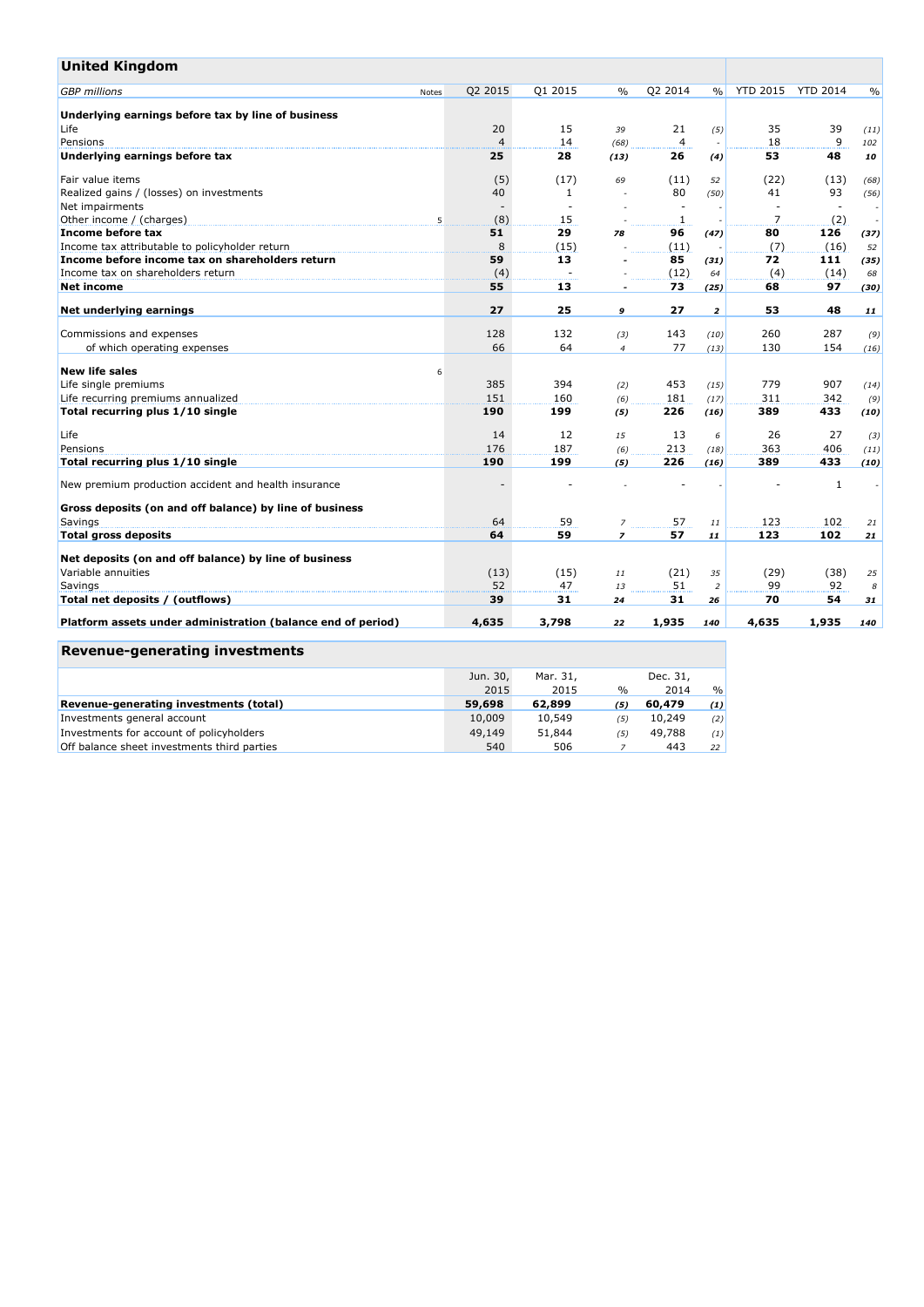| <b>New Markets</b>                                   |                |         |                |         |                          |                 |                 |                          |
|------------------------------------------------------|----------------|---------|----------------|---------|--------------------------|-----------------|-----------------|--------------------------|
| <b>EUR</b> millions<br>Notes                         | Q2 2015        | Q1 2015 | $\frac{0}{0}$  | Q2 2014 | $\frac{0}{0}$            | <b>YTD 2015</b> | <b>YTD 2014</b> | $\frac{0}{0}$            |
| Underlying earnings before tax                       |                |         |                |         |                          |                 |                 |                          |
| Central & Eastern Europe                             | 10             | 5       | 75             | 19      | (49)                     | 15              | 38              | (60)                     |
| Asia                                                 | $\overline{2}$ | (3)     | J.             | 6       | (69)                     | (1)             | 6               |                          |
| Spain & Portugal                                     | $\overline{4}$ | 3       | 54             | 9       | (58)                     | 6               | 19              | (66)                     |
| Variable Annuities Europe                            | (1)            | 1       |                | 3       |                          |                 | $\overline{4}$  | (94)                     |
| Aegon Asset Management                               | 47             | 45      | 5              | 25      | 91                       | 92              | 56              | 64                       |
| Underlying earnings before tax                       | 62             | 51      | 22             | 62      | $\overline{\phantom{a}}$ | 113             | 123             | (8)                      |
| Fair value items                                     | (3)            | (4)     | 23             | 1       |                          | (8)             | 8               | ÷.                       |
| Realized gains / (losses) on investments             | 4              | 5       | (34)           | 2       | 88                       | 9               | $\overline{4}$  | 147                      |
| Net impairments                                      | $\mathbf 1$    | (2)     | ÷.             | (15)    |                          | (1)             | (24)            | 97                       |
| Other income / (charges)                             |                |         |                | 1       |                          |                 | (1)             | 93                       |
| Income before tax                                    | 63             | 50      | 26             | 51      | 25                       | 114             | 109             | $\boldsymbol{4}$         |
| Income tax                                           | (24)           | (22)    | (9)            | (16)    | (51)                     | (46)            | (32)            | (45)                     |
| <b>Net income</b>                                    | 39             | 28      | 40             | 35      | 13                       | 67              | 77              | (13)                     |
| Net income / (loss) attributable to:                 |                |         |                |         |                          |                 |                 |                          |
| Equity holders of Aegon N.V.                         | 39             | 28      | 39             | 35      | 12                       | 67              | 77              | (13)                     |
| Net underlying earnings                              | 38             | 29      | 31             | 44      | (13)                     | 68              | 89              | (24)                     |
|                                                      |                |         |                |         |                          |                 |                 |                          |
| Commissions and expenses                             | 297            | 295     | $\it 1$        | 240     | 23                       | 592             | 473             | 25                       |
| of which operating expenses                          | 209            | 192     | 9              | 163     | 28                       | 402             | 320             | 26                       |
| <b>New life sales</b><br>10                          |                |         |                |         |                          |                 |                 |                          |
| Life single premiums                                 | 353            | 596     | (41)           | 317     | $11\,$                   | 949             | 522             | 82                       |
| Life recurring premiums annualized                   | 37             | 45      | (18)           | 39      | (6)                      | 82              | 81              | 1                        |
| Total recurring plus 1/10 single                     | 72             | 105     | (31)           | 71      | $\overline{\mathbf{z}}$  | 177             | 133             | 33                       |
| Life                                                 | 71             | 101     | (29)           | 70      | $\overline{2}$           | 172             | 130             | 32                       |
| Associates                                           | $\mathbf{1}$   | 4       | (80)           | 1       | 11                       | 5               | 3               | 67                       |
| Total recurring plus 1/10 single                     | 72             | 105     | (31)           | 71      | 2                        | 177             | 133             | 33                       |
| Central & Eastern Europe                             | 22             | 28      | (22)           | 25      | (13)                     | 50              | 49              | $\overline{z}$           |
| Asia                                                 | 40             | 65      | (39)           | 32      | 25                       | 105             | 57              | 83                       |
| Spain & Portugal                                     | 10             | 12      | (10)           | 14      | (24)                     | 22              | 27              | (17)                     |
| Total recurring plus 1/10 single                     | 72             | 105     | (31)           | 71      | $\overline{\mathbf{z}}$  | 177             | 133             | 33                       |
| New premium production accident and health insurance | 10             | 11      | (10)           | 8       | 36                       | 22              | 17              | 29                       |
| New premium production general insurance             | 12             | 15      | (17)           | 11      | 16                       | 27              | 20              | 35                       |
| Gross deposits (on and off balance)<br>10            |                |         |                |         |                          |                 |                 |                          |
| Central & Eastern Europe                             | 55             | 54      | $\it 1$        | 57      | (3)                      | 109             | 114             | (5)                      |
| Asia                                                 | 91             | 202     | (55)           | 114     | (20)                     | 293             | 252             | 16                       |
| Spain & Portugal                                     | $\overline{4}$ | 6       | (26)           | 1       |                          | 10              | 1               | $\overline{a}$           |
| Variable Annuities Europe                            | 90             | 90      | $\overline{a}$ | 87      | 3                        | 180             | 172             | 5                        |
| Aegon Asset Management                               | 6,256          | 5,147   | 22             | 3,585   | 74                       | 11,403          | 7,732           | 47                       |
| <b>Total gross deposits</b>                          | 6,496          | 5,499   | 18             | 3,844   | 69                       | 11,994          | 8,272           | 45                       |
| Net deposits (on and off balance)<br>10              |                |         |                |         |                          |                 |                 |                          |
| Central & Eastern Europe                             | (36)           | 24      | J.             | 41      |                          | (13)            | (1, 453)        | 99                       |
| Asia                                                 | 73             | 190     | (62)           | 108     | (33)                     | 263             | 240             | 9                        |
| Spain & Portugal                                     | $\overline{2}$ | 2       |                | (1)     |                          | 4               | (2)             |                          |
| Variable Annuities Europe                            | (51)           | (21)    | (141)          | (14)    | J.                       | (73)            | (30)            | (139)                    |
| Aegon Asset Management                               | 988            | 2,081   | (53)           | 2,552   | (61)                     | 3,069           | 1,006           |                          |
| Total net deposits / (outflows)                      | 975            | 2,276   | (57)           | 2,687   | (64)                     | 3,250           | (240)           | $\overline{\phantom{a}}$ |
|                                                      |                |         |                |         |                          |                 |                 |                          |

|                                             | Jun. 30, | Mar. 31. |                          | Dec. 31, |               |
|---------------------------------------------|----------|----------|--------------------------|----------|---------------|
|                                             | 2015     | 2015     | $\%$                     | 2014     | $\frac{0}{0}$ |
| Revenue-generating investments (total)      | 133,841  | 98,497   | 36                       | 84,251   | 59            |
| Investments general account                 | 5.549    | 5,602    | (1)                      | 4,806    | 15            |
| Investments for account of policyholders    | 7.410    | 7.400    | $\overline{\phantom{a}}$ | 6.971    | -6            |
| Off balance sheet investments third parties | 120.881  | 85,495   | 41                       | 72.474   | 67            |
|                                             |          |          |                          |          |               |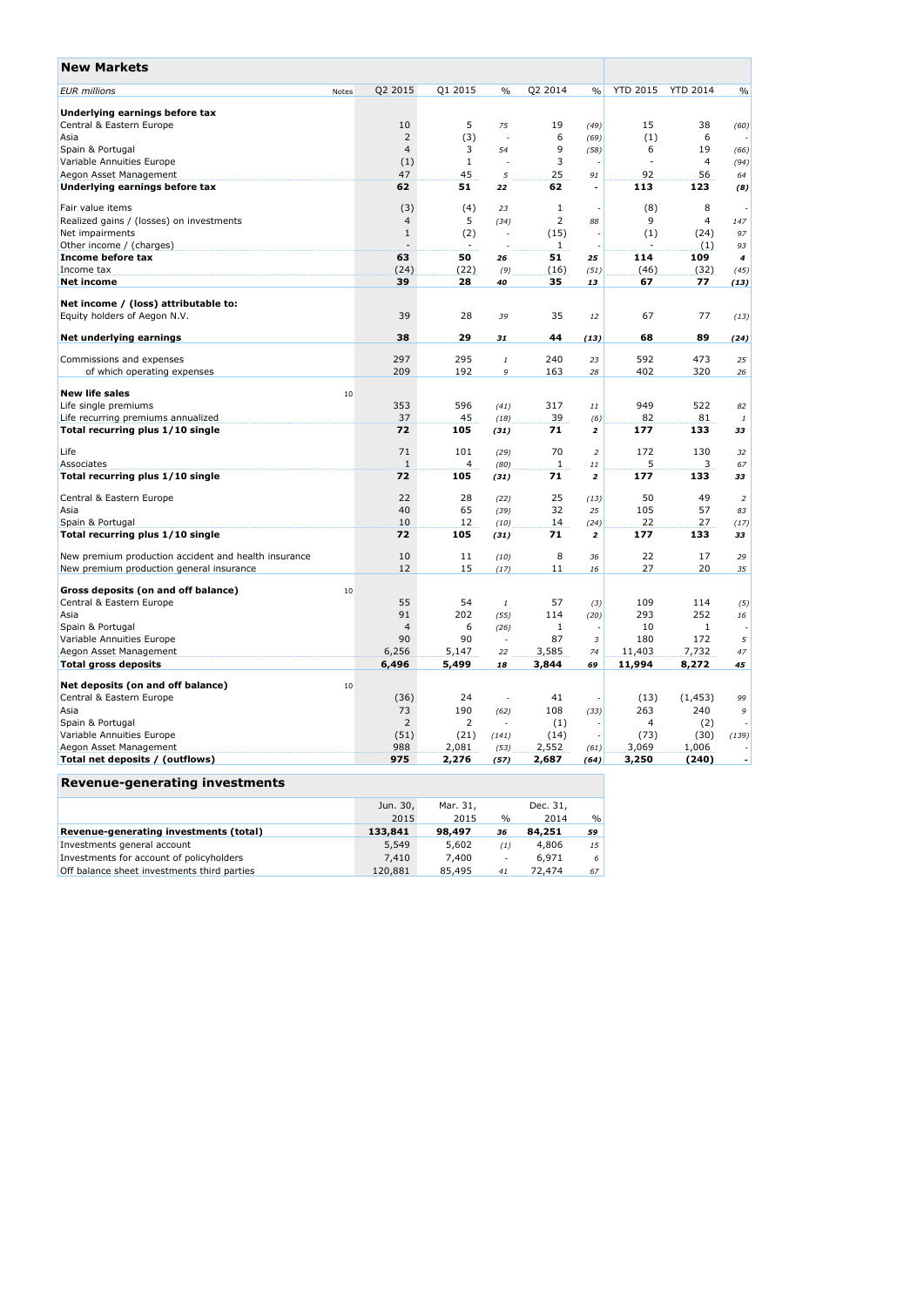| Market consistent value of new business |              |         |               |         |      |                 |                 |      |
|-----------------------------------------|--------------|---------|---------------|---------|------|-----------------|-----------------|------|
|                                         | <b>MCVNB</b> |         |               |         |      |                 |                 |      |
| EUR millions, after tax                 | Q2 2015      | Q1 2015 | $\frac{0}{0}$ | 02 2014 | $\%$ | <b>YTD 2015</b> | <b>YTD 2014</b> | $\%$ |
|                                         |              |         |               |         |      |                 |                 |      |
| Americas                                | 92           | 62      | 47            | 134     | (32) | 154             | 286             | (46) |
| The Netherlands                         | 68           | 40      | 69            | 60      | 12   | 108             | 99              | 9    |
| United Kingdom                          |              |         | (55)          | (2)     |      |                 |                 |      |
| New Markets                             | 19           | 29      | (34)          |         | (31) | 48              | 59              | (19) |
| Total                                   | 183          | 140     | 30            | 221     | (17) | 323             | 444             | (27) |

| Modeled new business: APE |       |         |                         |                         |            |      |                 |                 |               |
|---------------------------|-------|---------|-------------------------|-------------------------|------------|------|-----------------|-----------------|---------------|
|                           |       |         | <b>Premium business</b> | <b>Premium business</b> |            |      |                 |                 |               |
|                           |       |         | <b>APE</b>              |                         | <b>APE</b> |      |                 |                 |               |
| <b>EUR</b> millions       | Notes | Q2 2015 | Q1 2015                 | $\%$                    | 02 2014    | $\%$ | <b>YTD 2015</b> | <b>YTD 2014</b> | $\frac{0}{0}$ |
|                           |       |         |                         |                         |            |      |                 |                 |               |
| Americas                  |       | 367     | 426                     | (14)                    | 347        | 6    | 793             | 705             | 13            |
| The Netherlands           |       | 50      | 101                     | (51)                    | 62         | (20) | 151             | 143             | 5             |
| United Kingdom            |       | 263     | 268                     | (2)                     | 278        | (5)  | 531             | 528             |               |
| New Markets               |       | 96      | 126                     | (24)                    | 130        | (26) | 222             | 247             | (10)          |
| <b>Total</b>              |       | 776     | 922                     | (16)                    | 817        | (5)  | 1,698           | 1,623           | 5             |

| Modeled new business: Deposits |  |         |                         |                                            |         |      |                 |                 |               |
|--------------------------------|--|---------|-------------------------|--------------------------------------------|---------|------|-----------------|-----------------|---------------|
|                                |  |         | <b>Deposit business</b> | <b>Deposit business</b><br><b>Deposits</b> |         |      |                 |                 |               |
|                                |  |         | <b>Deposits</b>         |                                            |         |      |                 |                 |               |
| Notes<br><b>EUR</b> millions   |  | Q2 2015 | 01 2015                 | $\%$                                       | 02 2014 | $\%$ | <b>YTD 2015</b> | <b>YTD 2014</b> | $\frac{0}{0}$ |
|                                |  |         |                         |                                            |         |      |                 |                 |               |
| Americas                       |  | 8,313   | 6,078                   | 37                                         | 4,693   | 77   | 14,391          | 9,713           | 48            |
| New Markets                    |  | 187     | 299                     | (37)                                       | 204     | (8)  | 486             | 429             | 13            |
| <b>Total</b>                   |  | 8.500   | 6,377                   | 33                                         | 4.897   | 74   | 14,877          | 10,143          | 47            |

| <b>MCVNB/PVNBP summary</b> |       |                         |              |                        |                       |                 |                         |                         |                       |  |  |  |
|----------------------------|-------|-------------------------|--------------|------------------------|-----------------------|-----------------|-------------------------|-------------------------|-----------------------|--|--|--|
|                            |       | <b>Premium business</b> |              |                        |                       |                 | <b>Premium business</b> |                         |                       |  |  |  |
|                            |       | <b>MCVNB</b>            | <b>PVNBP</b> | MCVNB/<br><b>PVNBP</b> | MCVNB /<br><b>APE</b> | <b>MCVNB</b>    | <b>PVNBP</b>            | MCVNB /<br><b>PVNBP</b> | <b>MCVNB</b><br>' APE |  |  |  |
| <b>EUR</b> millions        | Notes | Q2 2015                 |              | $\%$                   | $\frac{0}{0}$         | <b>YTD 2015</b> |                         | $\%$                    | $\%$                  |  |  |  |
|                            | 8     |                         |              |                        |                       |                 |                         |                         |                       |  |  |  |
| Americas                   |       | 54                      | 1,723        | 3.1                    | 14.6                  | 102             | 3,923                   | 2.6                     | 12.9                  |  |  |  |
| The Netherlands            |       | 75                      | 1,487        | 5.1                    | 150.8                 | 119             | 3,199                   | 3.7                     | 79.0                  |  |  |  |
| United Kingdom             |       | $\overline{4}$          | 1,937        | 0.2                    | 1.5                   | 12              | 3,795                   | 0.3                     | 2.3                   |  |  |  |
| New Markets                |       | 22                      | 671          | 3.3                    | 23.4                  | 54              | 1,632                   | 3.3                     | 24.4                  |  |  |  |
| Total                      |       | 155                     | 5,819        | 2.7                    | 20.0                  | 288             | 12,550                  | 2.3                     | 17.0                  |  |  |  |

|                     |       |              | <b>Deposit business</b> |                        | <b>Deposit business</b>  |              |                 |                        |                     |
|---------------------|-------|--------------|-------------------------|------------------------|--------------------------|--------------|-----------------|------------------------|---------------------|
|                     |       | <b>MCVNB</b> | <b>PVNBP</b>            | MCVNB/<br><b>PVNBP</b> | MCVNB /<br>Deposits      | <b>MCVNB</b> | <b>PVNBP</b>    | MCVNB/<br><b>PVNBP</b> | MCVNB /<br>Deposits |
| <b>EUR</b> millions | Notes | 02 2015      |                         | $\frac{0}{0}$          | $\frac{0}{0}$            |              | <b>YTD 2015</b> | $\%$                   | $\frac{0}{0}$       |
|                     | õ     |              |                         |                        |                          |              |                 |                        |                     |
| Americas            |       | 38           | 11,702                  | 0.3                    | 0.5                      | 52           | 19,621          | 0.3                    | 0.4                 |
| The Netherlands     |       | (7)          | 356                     | (2.0)                  | $\overline{\phantom{a}}$ | (11)         | 1,209           | (0.9)                  |                     |
| New Markets         |       | (3)          | 221                     | (1.6)                  | (1.8)                    | (6           | 564             | (1.1)                  | (1.3)               |
| <b>Total</b>        |       | 28           | 12,279                  | 0.2                    | 0.3                      | 35           | 21,394          | 0.2                    | 0.2                 |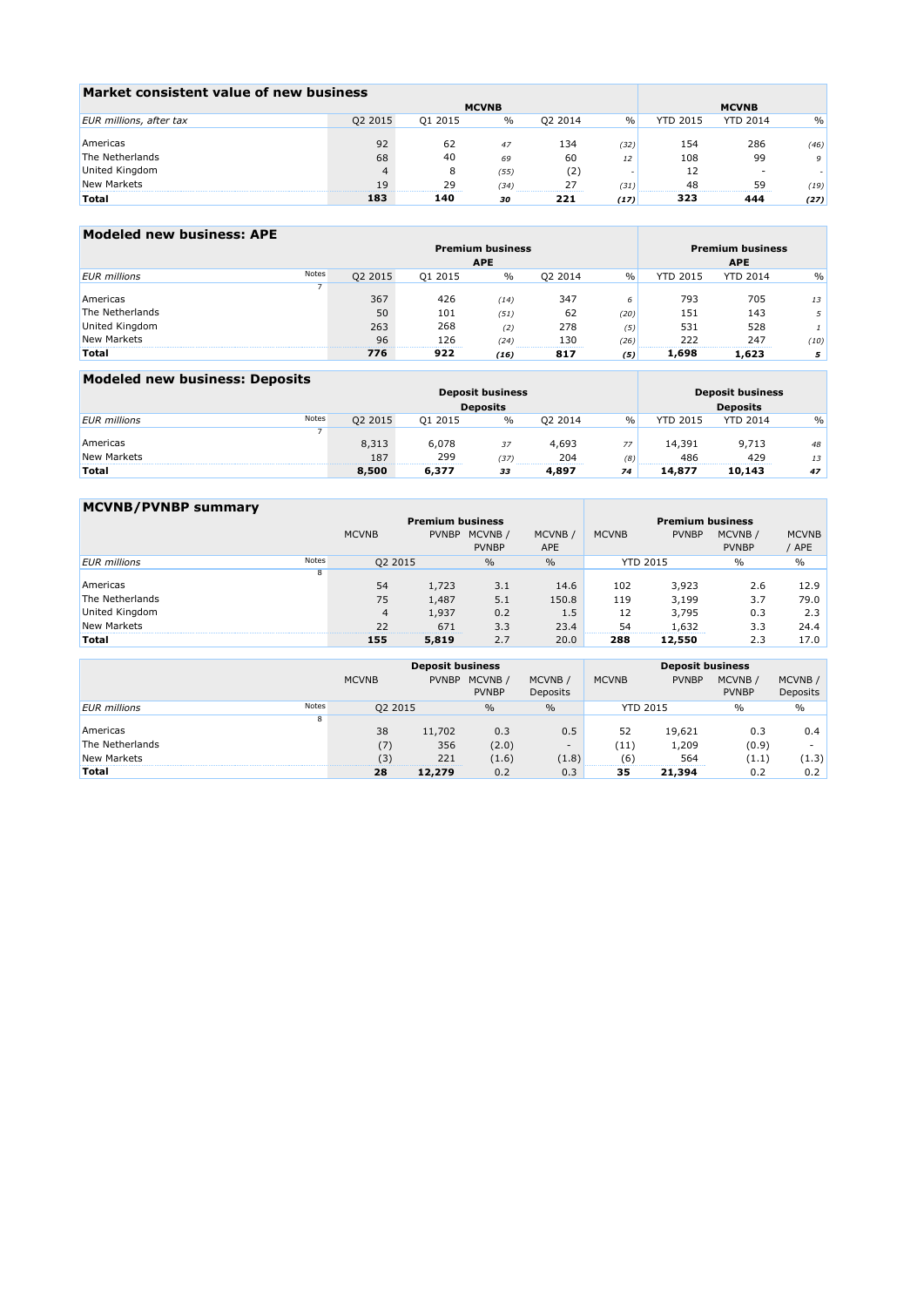#### **Notes:**

 $1$  For segment reporting purposes underlying earnings before tax, net underlying earnings, commissions and expenses, operating expenses, income tax (including joint ventures (jv's) and associated companies), income before tax (including jv's and associated companies) and market consistent value of new business are calculated by consolidating on a proportionate basis the revenues and expenses of Aegon's joint ventures and Aegon's associates. Aegon believes that these non-IFRS measures provide meaningful information about the underlying results of Aegon's business, including insight into the financial measures that Aegon's senior management uses in managing the business. Among other things, Aegon's senior management is compensated based in part on Aegon's results against targets using the non-IFRS measures presented here. While other insurers in Aegon's peer group present substantially similar non-IFRS measures, the non-IFRS measures presented in this document may nevertheless differ from the non-IFRS measures presented by other insurers. There is no standardized meaning to these measures under IFRS or any other recognized set of accounting standards. Readers are cautioned to consider carefully the different ways in which Aegon and its peers present similar information before comparing them.

Aegon believes the non-IFRS measures shown herein, when read together with Aegon's reported IFRS financial statements, provide meaningful supplemental information for the investing public to evaluate Aegon's business after eliminating the impact of current IFRS accounting policies for financial instruments and insurance contracts, which embed a number of accounting policy alternatives that companies may select in presenting their results (i.e. companies can use different local GAAPs to measure the insurance contract liability) and that can make the comparability from period to period difficult.

For a definition of underlying earnings and the reconciliation from underlying earnings before tax to income before tax, being the most comparable IFRS measure, reference is made to Note 3 "Segment information" of Aegon's condensed consolidated interim financial statements.

- 2) Sales is defined as new recurring premiums plus 1/10 of single premiums plus 1/10 of gross deposits plus new premium production accident and health plus new premium production general insurance.
- <sup>3)</sup> The present value, at point of sale, of all cashflows for new business written during the reporting period, calculated using approximate point of sale economics assumptions. Market consistent value of new business is calculated using a risk neutral approach, ignoring the investment returns expected to be earned in the future in excess of risk free rates (swap curves), with the exeption of an allowance for liquidity premium. The market consistent value of new business is calculated on a post tax basis, after allowing for the time value financial options and guarentees, a market value margin for non-hedgeable financial and non-financial risks and the costs of non-hedgeable stranded capital.
- 4) Return on equity is a ratio using a non-GAAP measure and is calculated by dividing the net underlying earnings after cost of leverage by the average shareholders' equity excluding the revaluation reserve and the reserves related to defined benefit plans. The calculation of average shareholders' equity has changed as of January 1, 2015. Periodic RoE is based on the shareholders' equity at the beginning of the quarter and at the end of the quarter. YTD RoE is based on shareholders' equity at the beginning of the year and closing balances of all consecutive quarters. Comparative numbers for 2014 have been updated.
- <sup>5)</sup> Included in other income/(charges) are charges made to policyholders with respect to income tax in the United Kingdom.
- 6) Includes production on investment contracts without a discretionary participation feature of which the proceeds are not recognized as revenues but are directly added to Aegon's investment contract liabilities.
- 7)  $APE$  = recurring premium + 1/10 single premium.
- <sup>8)</sup> PVNBP: Present value of new business premiums (PVNBP) is the premiums for the new business sold during the reporting period, projected using assumptions and projection periods that are consistent with those used to calculate the market consistent value of new business, discounted back to point of sale using the swap curve (plus liquidity premium where applicable).
- <sup>9)</sup> Reconciliation of operating expenses, used for segment reporting, to Aegon's IFRS based operating expenses.

| Operating expenses in earnings release            | 923 | 1,825            |
|---------------------------------------------------|-----|------------------|
| Operating expenses related to jy's and associates | 45  | 88               |
| <b>Operating expenses for IFRS reporting</b>      | 878 | 1,737            |
| Administrative expenses                           | 315 | 612              |
| Employee expenses                                 | 563 | 1,125            |
|                                                   |     | Q2 2015 YTD 2015 |

- <sup>10)</sup> New life sales, gross deposits and net deposits data include results from Aegon's joint ventures and Aegon's associates consolidated on a proportionate basis.
- <sup>11)</sup> Operational free cash flows reflect the sum of the return on free surplus, earnings on in-force business, release of required surplus on in-force business reduced by new business first year strain and required surplus on new business. Operational free cash flows is defined as the capital generated in a local operating unit measured as the change in the local binding capital metric for that period and after investments in new business. Operational free cash flow is a non-IFRS financial measure that should not be confused with cash flow from operations or any other cash flow measure calculated in accordance with IFRS. Management believes that operational free cash flows provides meaningful information to investors regarding capital generated on a net basis by Aegon's operating subsidiaries that may be available at the holding company. Because elements of operational free cash flows are calculated in accordance with local solvency requirements rather than in accordance with any recognized body of accounting principles, there is no IFRS financial measure that is directly comparable to operational free cash flows.
- a) The calculation of the IGD (Insurance Group Directive) capital surplus and ratio are based on Solvency I capital requirements on IFRS for entities within the EU (Pillar 1 for Aegon UK), and local regulatory solvency measurements for non-EU entities. Specifically, required capital for the life insurance companies in the US is calculated as two times the upper end of the Company Action Level range (200%) as applied by the National Association of Insurance Commissioners in the US. The calculation of the IGD ratio excludes the available and required capital of the UK With-Profit funds. In the UK solvency surplus calculation the local regulator only allows the available capital number of the With-Profit funds included in overall local available capital to be equal to the amount of With-Profit funds' required capital.
- b) The results in this release are unaudited.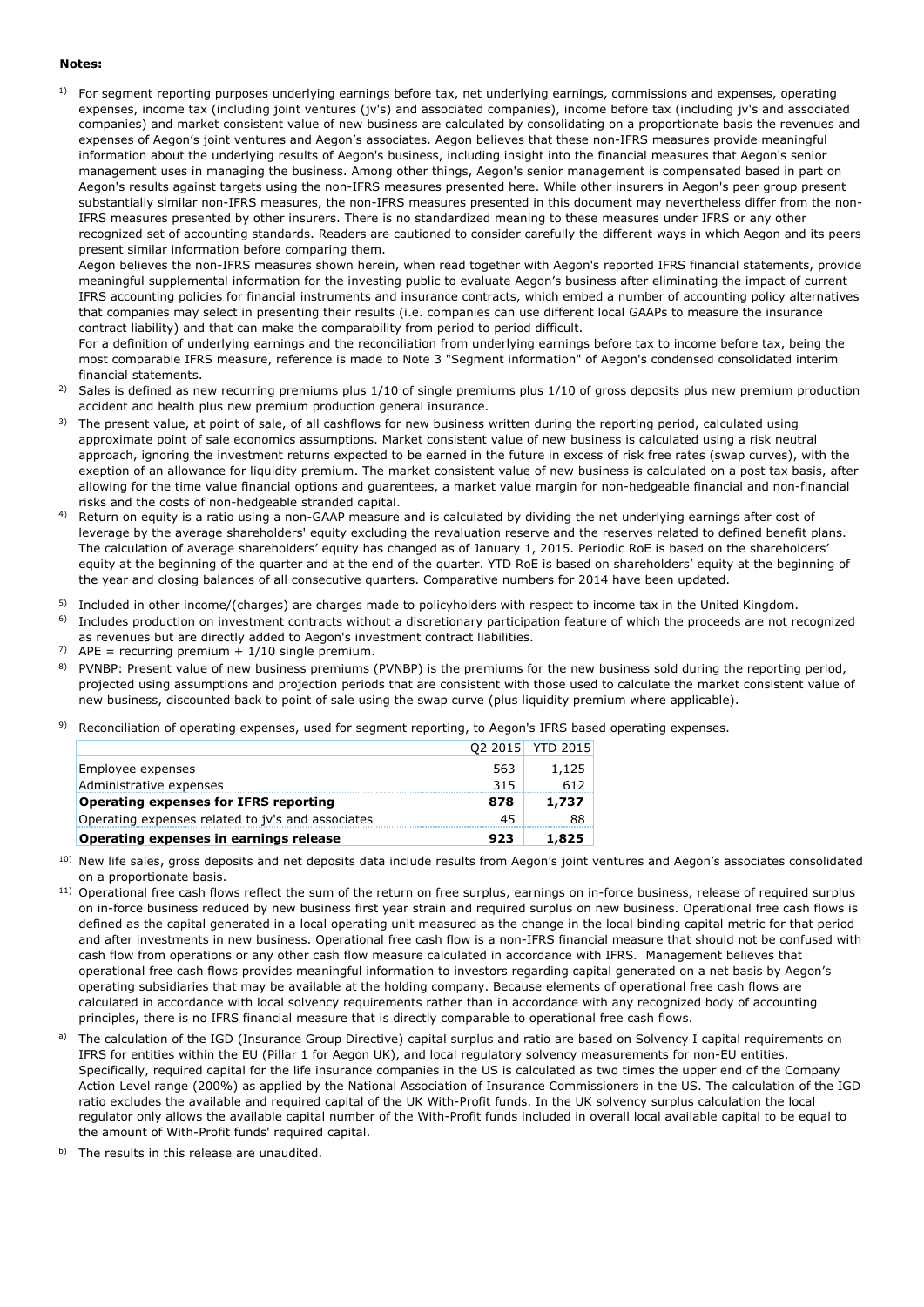### **Currencies**

Income statement items: average rate 1 EUR = USD 1.1162 (2014: USD 1.3704). Income statement items: average rate 1 EUR = GBP 0.7322 (2014: GBP 0.8212). Balance sheet items: closing rate 1 EUR = USD 1.1142 (2014: USD 1.3692; year-end 2014: USD 1.2101). Balance sheet items: closing rate 1 EUR = GBP 0.7085 (2014: GBP 0.8008; year-end 2014: GBP 0.7760).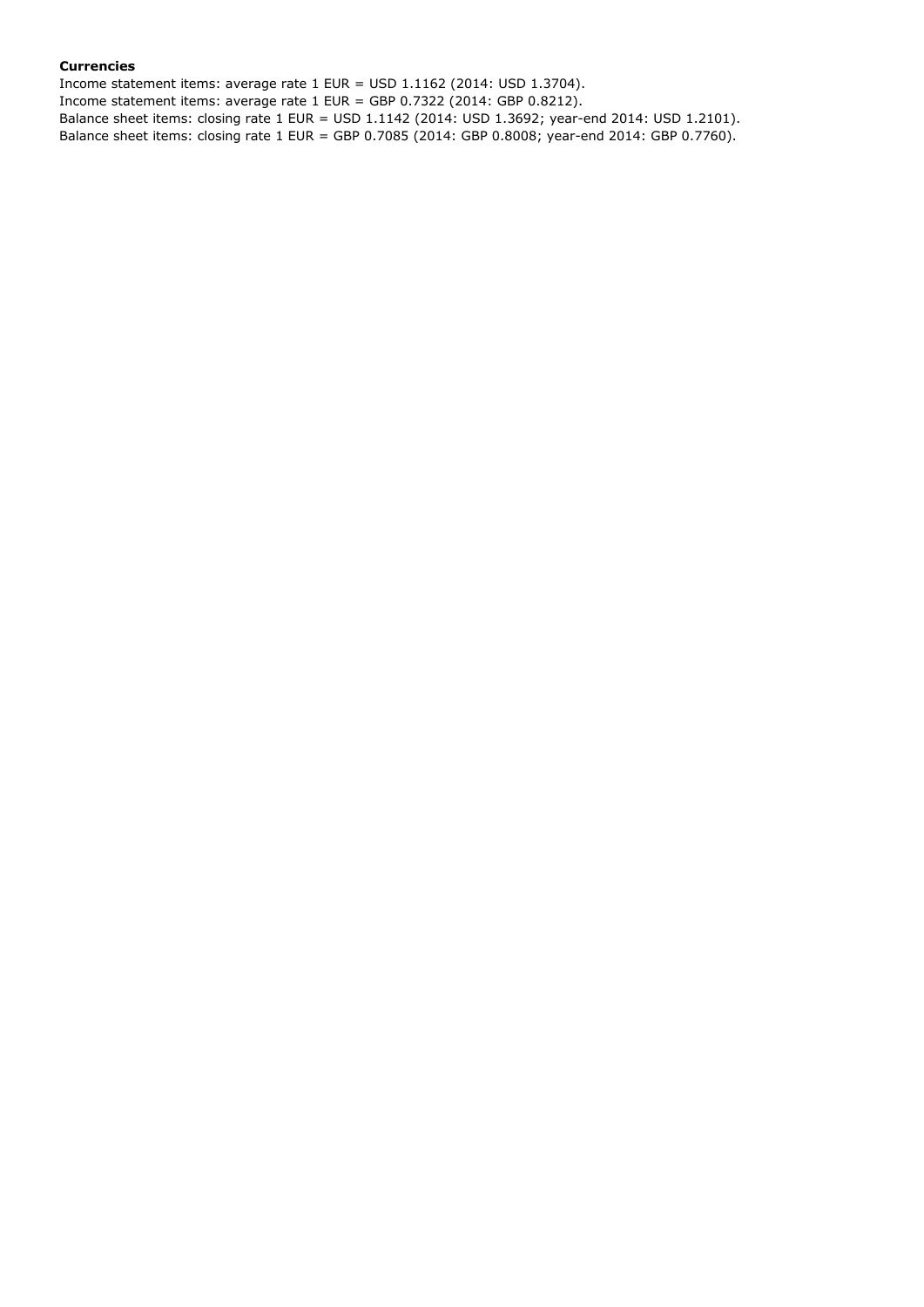| <b>Kerncijfers</b>                      |       |                   |               |          |                |         |         |               |
|-----------------------------------------|-------|-------------------|---------------|----------|----------------|---------|---------|---------------|
| bedragen in EUR miljoenen               |       | Kw2 2015 Kw1 2015 | $\frac{0}{0}$ | Kw2 2014 | $\frac{0}{0}$  | 6M 2015 | 6M 2014 | $\frac{0}{0}$ |
| Onderliggend resultaat voor belastingen | 549   | 469               | 17            | 514      | 7              | 1,018   | 1,012   | 1             |
| Nettowinst                              | 350   | 316               | 11            | 343      | $\overline{2}$ | 666     | 735     | -9            |
| Verkoop                                 | 2,442 | 2,750             | $-11$         | 2,066    | 18             | 5,192   | 4,152   | 25            |
| Marktconforme waarde nieuwe productie   | 183   | 140               | 30            | 221      | $-17$          | 323     | 444     | $-27$         |
| Rendement op eigen vermogen             | 8.2%  | 6.6%              | 25            | 8.7%     | $-5$           | 7.5%    | 8.6%    | $-12$         |